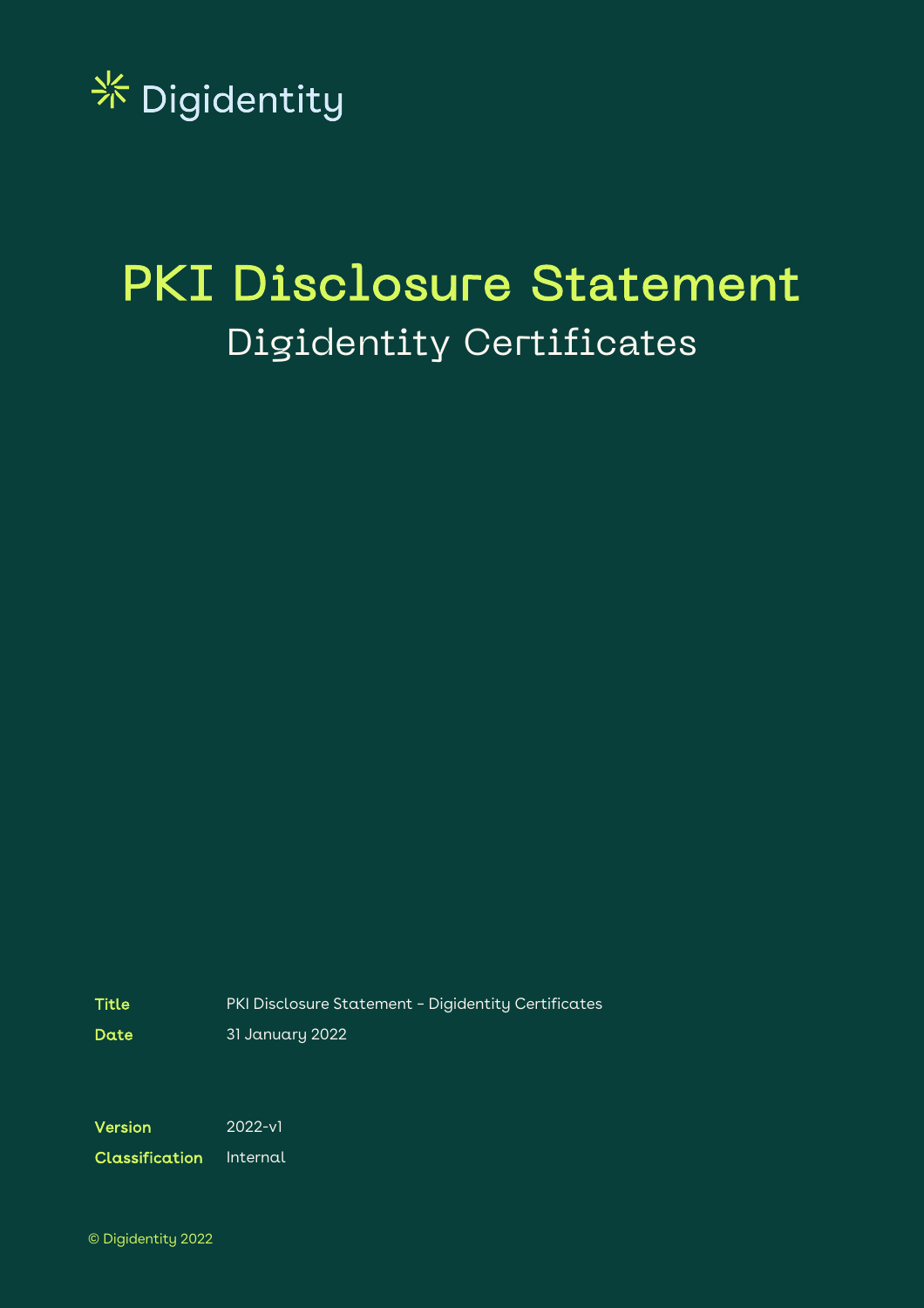# Revisions

| Version     | Date              | <b>Changes Made</b>                                                                                         |
|-------------|-------------------|-------------------------------------------------------------------------------------------------------------|
| $2019 - v1$ | 25 March 2019     | First publication                                                                                           |
| $2019-v2$   | 12 September 2019 | Added DDY Assurance Root CA and certificates                                                                |
| $2019 - v3$ | 6 December 2019   | Added Self Service Portal                                                                                   |
| $2020 - v1$ | 9 September 2020  | Added Remote Identification, removed Organisation Validated Certificates,<br>updated Issuing CA             |
| $2021-v1$   | 15 May 2021       | Removed Secure Email, Server certificates                                                                   |
| $2022 - v1$ | 31 January 2022   | Added Digidentity G2 CA, Automotive Authentication and eDelivery<br>certificates, removed Digital Passports |

(\*) All changes are marked in grey highlight.

30 Jan 2022 12:54 +0100 Den Haag

**R**o Digidentity B.V. QUALIFIED BUSINESS SEAL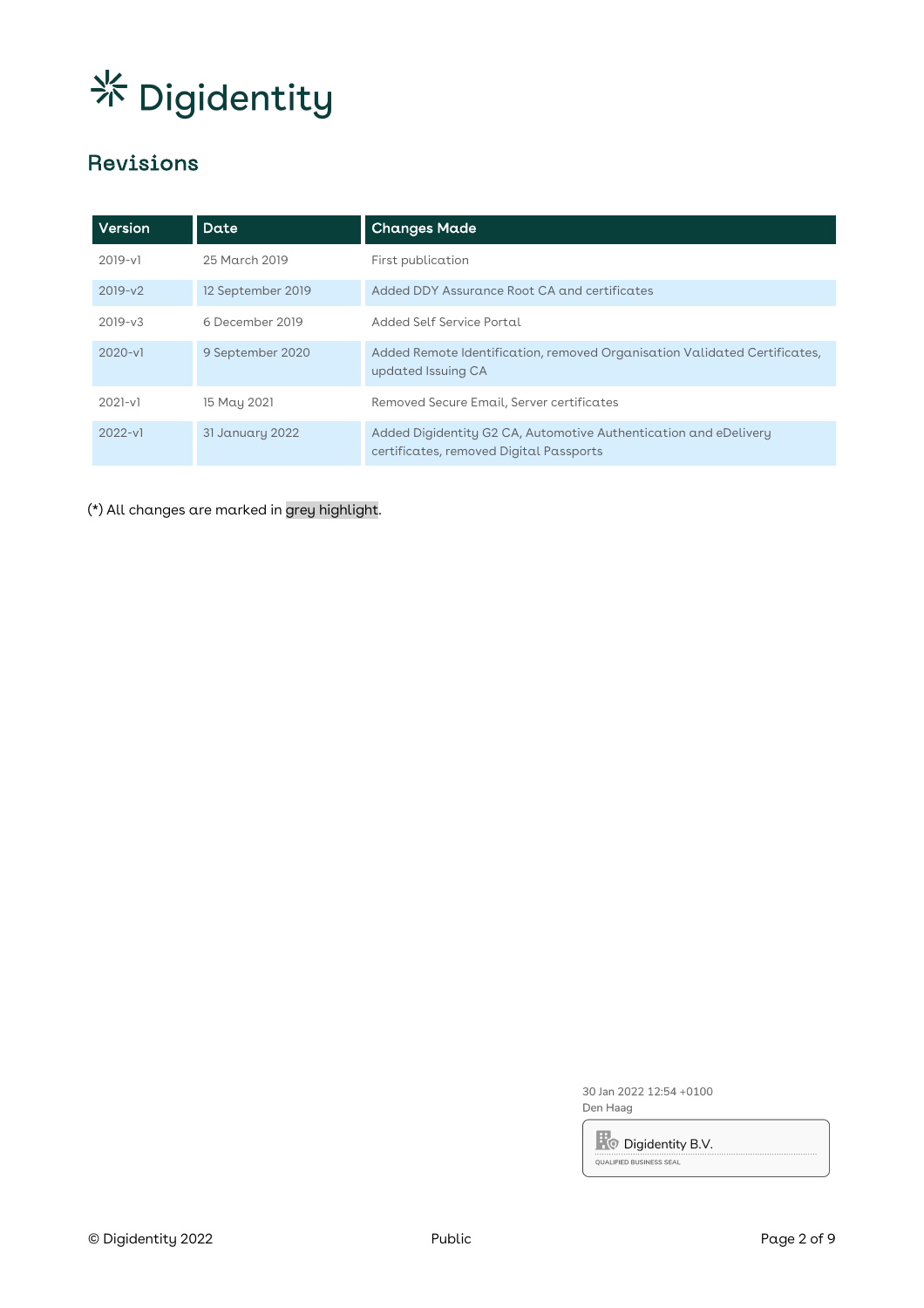

# Introduction

This PKI Disclosure Statement (PDS) is an informational document which aims to provide information about PKI services, summarising the Certification Practice Statement (CPS) for Digidentity certificates. The PDS is not intended as a replacement for the CPS and the CPS should be read if you want to use our products and services (see paragraph CPS).

# Contact Information

### Addresses

Digidentity B.V. Waldorpstraat 13-F, 2521 CA, 's Gravenhage (The Hague) **Netherlands** 

Digidentity B.V. Postbus 19148 2500 CC 's Gravenhage (The Hague) Netherlands

### Telephone Numbers

| Reception:          | +31 (0)887 78 78 78 |                                            |  |
|---------------------|---------------------|--------------------------------------------|--|
| Dutch Service Desk: | +31 (0)70 700 79 76 | English Service Desk: +44 (0)330 05 83 454 |  |

Emergency revocation line for certificates (outside of office hours): +31 (0)88 778 78 00

### Digidentity Opening Hours

Office/Reception: Monday – Friday 9.00 until 17.00

| Dutch Service Desk:              | <b>English Service Desk:</b>           |
|----------------------------------|----------------------------------------|
| Monday - Friday 8.30 until 17.00 | Monday - Sunday 8.00 until 17.00 (GMT) |

### Public Holidays

The office/reception is closed on Dutch public holidays. The Dutch Service Desk is closed on Dutch public holidays. The English Service Desk is closed on UK public holidays.

### Digidentity Website & Email Addresses

| Dutch website:                                 | https://www.digidentity.eu/nl/home/                                                |
|------------------------------------------------|------------------------------------------------------------------------------------|
| English website:                               | https://www.digidentity.eu/en/home/                                                |
| Dutch support pages:<br>English support pages: | https://helpdesk.digidentity.eu/hc/nl<br>https://helpdesk.digidentity.com/hc/en-us |
| Dutch Service Desk:                            | helpdesk@digidentity.eu                                                            |
| <b>English Service Desk:</b>                   | helpdesk@digidentity.co.uk                                                         |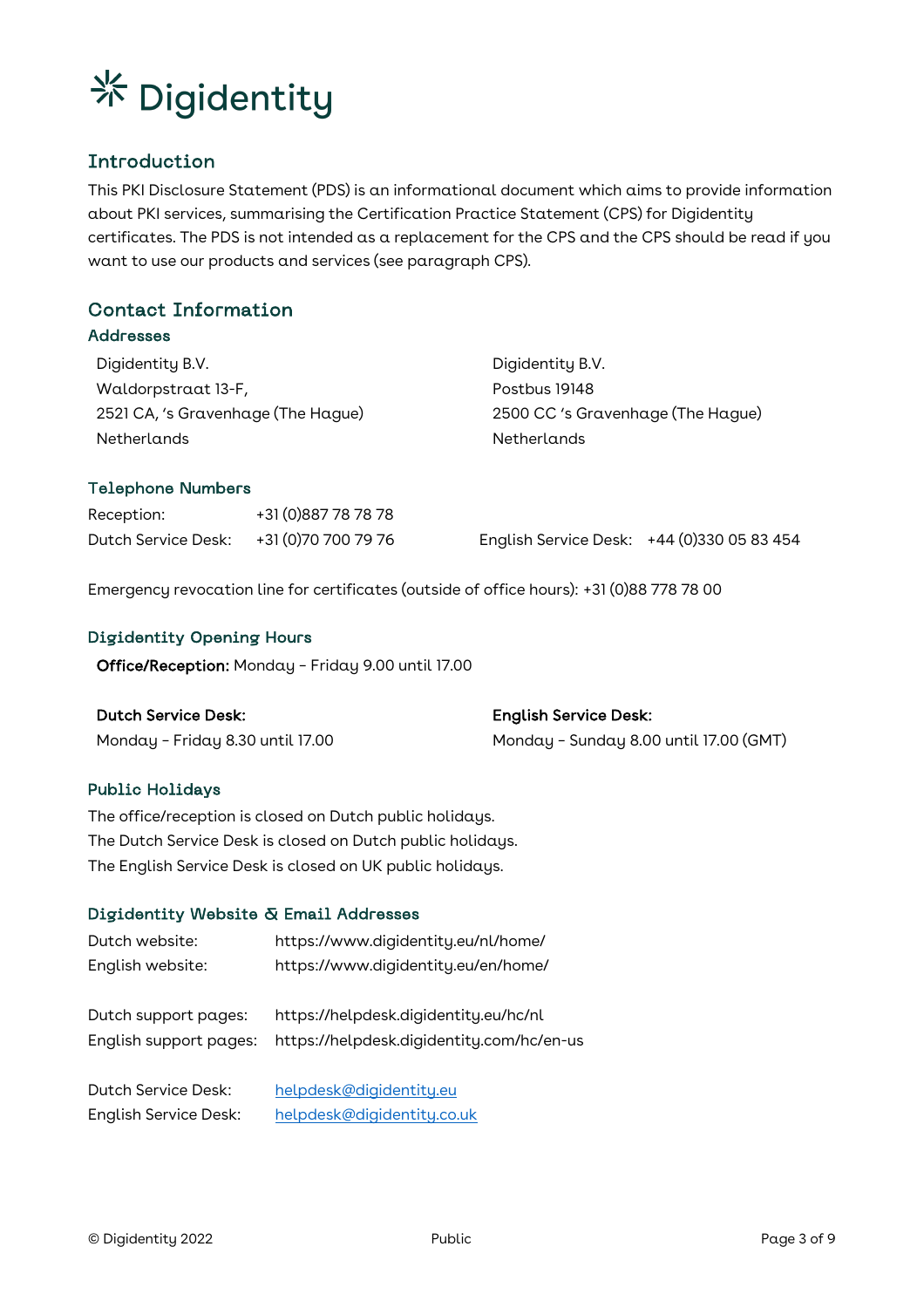

# Certificate Types

All certificates have a policy identifier, which identifies the use. The identifiers are as follows;

### Personal Qualified & Personal Advanced

- Authentication Certificate: can be used to reliably authenticate the identity of a subscriber.
- Encruption Certificate: can be used for the securing of trusted information/details which are 柴 exchanged in electronic form. This includes exchanges between people as well as people and automated systems.
- Non-repudiation Certificate: can be used to digitally sign documents. These certificates are issued as Advanced or Qualified certificates and are issued and stored on a Qualified Secure Signature Creation Device (QSCD). Digidentity complies to the EU regulations for electronic signatures No. 910/2014 (eIDAS).

At Digidentity an application can be made via the Digidentity website. Applicants will need to create an account and add personal details during the registration, including an ID via a mobile app. For products in this domain all Applicants will be required to perform a remote identification process. Once Applicants are approved and the certificate is issued to them, and they become Subscribers. For eHerkenning level 4, a physical identification is required. The physical identification will be during the Face-to-Face meeting.

### Seals for Organisations (Qualified)

- Authentication Certificate: can be used to reliably authenticate the identity of an organisation.
- $*$  Encryption Certificate: can be used for the securing of trusted information/details which are exchanged in electronic form.
- Non-repudiation Certificate: can be used to digitally sign documents on behalf of an organisation. These certificates are issued as qualified certificates for electronic seals. The certificates are issued and stored on a Qualified Secure Signature Creation Device (QSCD). Digidentity complies to the EU regulations for electronic signatures No. 910/2014 (eIDAS).

At Digidentity an application can be made via the Digidentity website. Applicants will need to create an account and add personal details during the registration, including an ID via a mobile app. All applicants will be required to perform a remote identification process.

Applicants of these products will need to add the details of their organisation. This may involve the request of authorisation from an employer who has legal representation of the company.

### Automotive Authentication Certificates

Authentication Certificate: can be used to reliably authenticate a Subscriber linked to an organisation.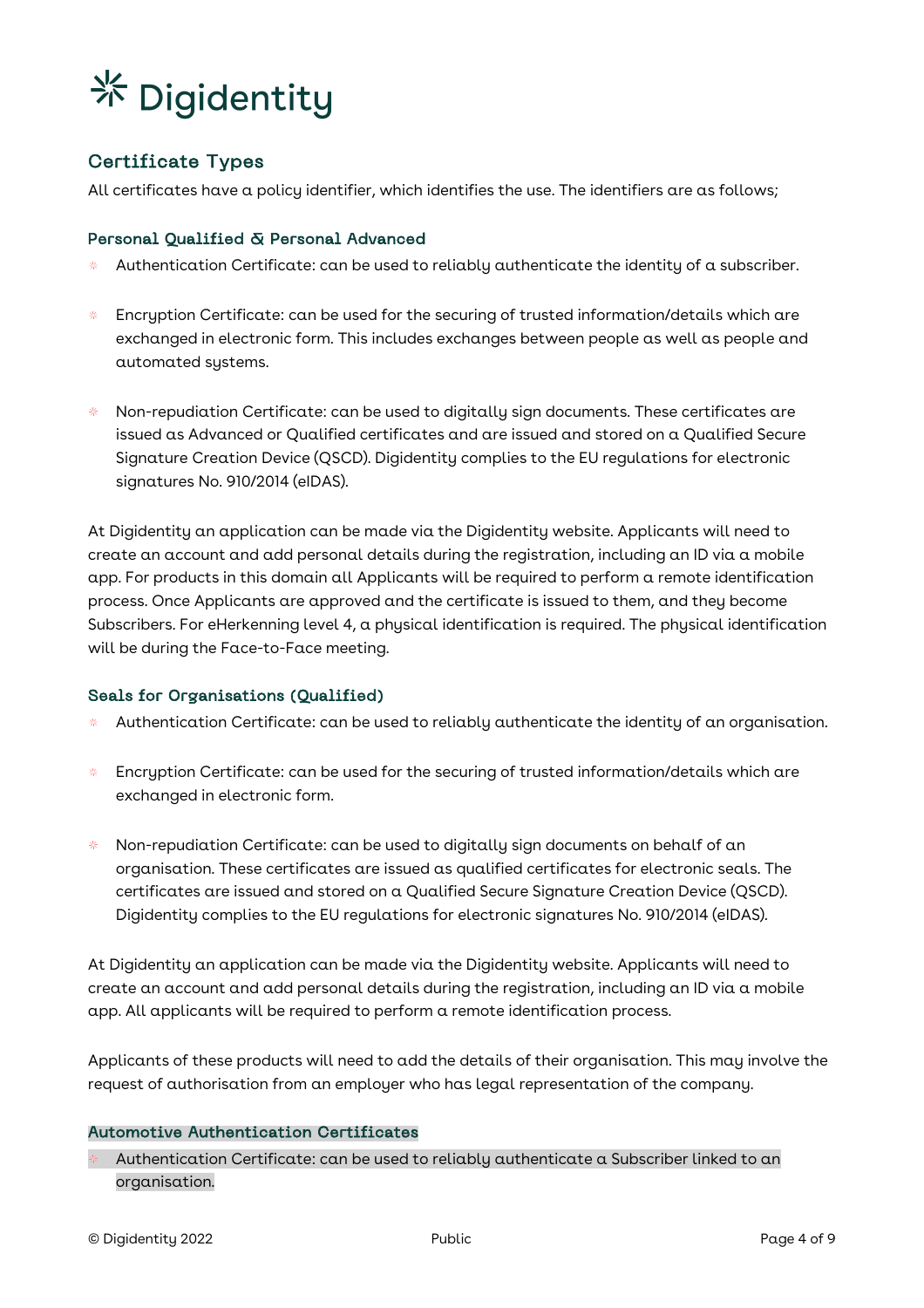

### eDelivery Certificates

Authentication Certificate: can be used to reliably authenticate an organisation.

Applicants of certificates which include the organisation name in the Subject field, will need to add the details of their organisation. This may involve the request of authorisation from an employer who has legal representation of the company. Once applicants are approved, and the certificate is issued to them, they become subscribers.

### Certificate Usage

Digidentity issues subscriber certificates for:

- Qualified certificates for natural persons (Personal Qualified CA) OID 1.3.6.1.4.1.34471.3.1
	- Personal Authentication (NCP+) OID 1.3.6.1.4.1.34471.3.1.1 상산
	- 柴。 Personal Encryption (NCP+) – OID 1.3.6.1.4.1.34471.3.1.2
	- Personal Non-Repudiation (QCP-n-qscd) OID 1.3.6.1.4.1.34471.3.1.3 聚。
- Qualified certificates for legal persons Seals (Business Qualified CA) OID 1.3.6.1.4.1.34471.3.2 뿇
	- Business Authentication (NCP+) OID 1.3.6.1.4.1.34471.3.2.1
	- 柴。 Business Encryption (NCP+) – OID 1.3.6.1.4.1.34471.3.2.2
	- Business Non-Repudiation (QCP-l-qscd) OID 1.3.6.1.4.1.34471.3.2.3
- Advanced certificates for natural persons (Personal Advanced CA) OID 1.3.6.1.4.1.34471.3.3 骇
	- Personal Authentication (NCP+) OID 1.3.6.1.4.1.34471.3.3.1 业务
	- Personal Encryption (NCP+) OID 1.3.6.1.4.1.34471.3.3.2 茶。
	- Personal Non-Repudiation (NCP+) OID 1.3.6.1.4.1.34471.3.3.3 紫。
	- Authentication certificates (Digidentity G2 CA) OID 1.3.6.1.4.1.34471.4.1
	- Automotive Authentication (NCP) OID 1.3.6.1.4.1.34471.3.4.1.1
	- eDelivery (NCP) OID 1.3.6.1.4.1.34471.3.4.1.2

Digidentity CAs issues certificates which may be used for the purposes explained in this document, in the General Terms & Conditions and as identified in the Key Usage field of the certificate.

### Certificate Application

A certificate application can be submitted by a:

- [1] Natural person applying for a personal qualified certificate, a personal advanced certificate.
- [2] Natural person legally representing an Organisation (legal entity) and applying for a business qualified certificate for electronic seals or an Automotive Authentication or eDelivery certificate for the organisation.
- [3] Natural person applying for a personal qualified certificate which is authorised by a natural person legally representing an organisation

The Applicant is responsible to provide Digidentity with correct and up-to-date data required for the generation and issuance of certificates and for the correct use of the certificates. The Applicant warrants to Digidentity and Relying Parties that it will abide by the General Terms & Conditions, and the CPS.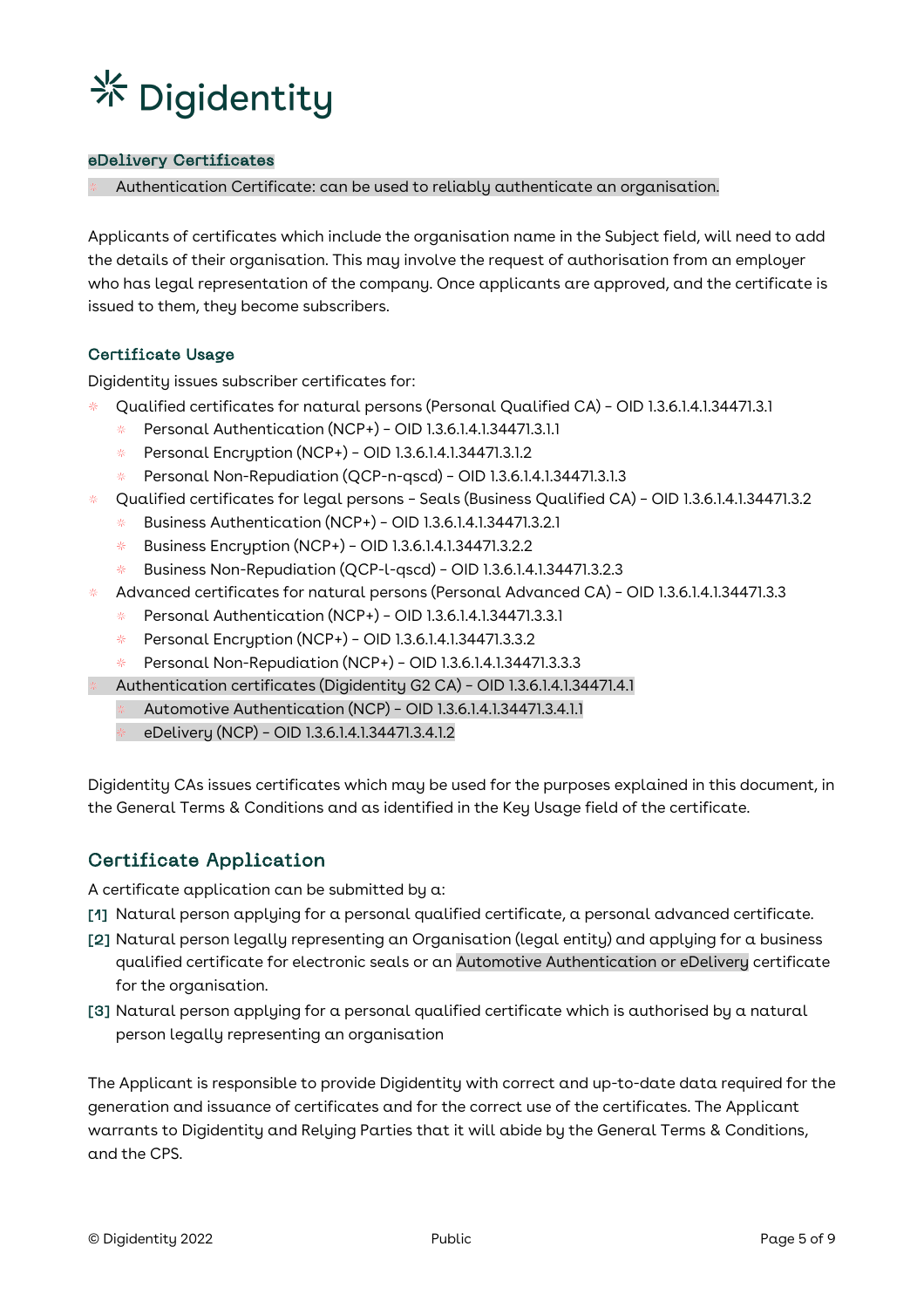The Applicant is required to accept the General Terms & Conditions and Privacy Statement. If any of the information required to issue a certificate is missing/incomplete or produces a negative outcome e.g. the organisation is in bankruptcy, or the identification document is indicated not to be genuine, then Digidentity will reject the application for a certificate. For eHerkenning, a KvK registration is required.

Subscribers have obligations in the use of the certificate, which are set out in the General Terms & Conditions. Prior to any certificate issuance the subscriber will be required to accept the General Terms & Conditions.

# Certificate Revocation

Revocation can be requested by:

- The subscriber 상산
- $*$  A legal representative or authorised person of the organisation
- Digidentity
- Authorities/regulators involved in the regulation of PKI activities, e.g. Agentschap Telecom 鉴。

Digidentity has the mandatory requirement to revoke certificates if there is notification that the subscriber/or legal representative in the certificate is deceased.

Revocation of certificates can be performed:

- [1] By Subscriber themselves by logging in their account and requesting the revocation of issued certificates. The subscriber is able to click "Change two-factor authentication", "Revoke Certificates".
- [2] By Subscriber themselves using the ABC tool for eDelivery certificates issued with the ABC tool
- [3] During office hours (8.30 17.00 hours) by calling the Service Desk at  $+31$  (0)88 78 78 78
- [4] Outside of office hours by calling the emergency revocation line at +31 (0)88 778 78 00

Subscriber is able to log into their account and click "Revoke certificates" or "Change two-factor authentication". The subscriber is able view their virtual smartcard which contain their certificates. By deleting a specific virtual smartcard, all three (3) associated certificates (authentication, encryption and non-repudiation) will be revoked. Revocation occurs immediately.

Revocation must be performed by the subscriber. If you call Digidentity for revocation, we will support you in accessing your account and enable you to revoke your certificates yourself. Digidentity will not revoke the certificate on your behalf.

The Subscriber or Company Manager will receive confirmation of the revocation of the certificates.

For revocation of the eDelivery certificates issued with the ABC tool, we refer to the ABC tool manual for instructions in revocation.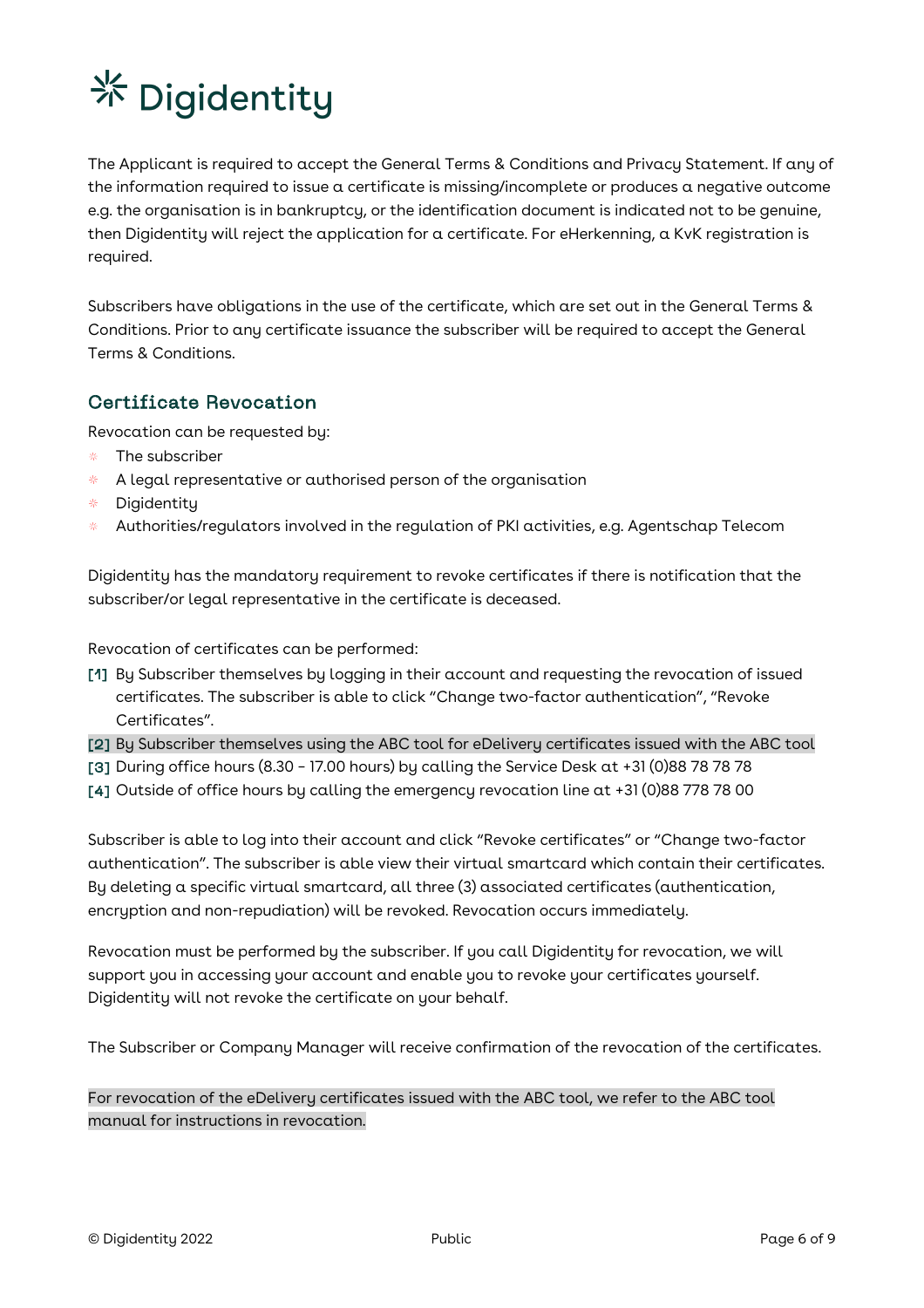

# Limitations of Use

Certificates issued may only be used for the purposes that they were issued, as explained in corresponding CPS, in the General Terms & Conditions and as identified in the key usage field of the certificate itself. Certificates are prohibited from being used for any other purpose that described, and all certificate usage must be done within the limits of applicable laws.

### Obligations of Subscribers

The Subscriber is responsible to provide Digidentity with correct and up-to-date data required for the generation and issuance of certificates and for the correct use of the certificates. The Subscriber warrants to Digidentity and Relying Parties that it will abide by the General Terms & Conditions, and the CPS.

The Subscriber is required to accept the General Terms & Conditions, Privacy Statement and if applicable, sign the certificate contract. If any of the information required to issue a certificate is missing/incomplete or produces a negative outcome e.g. the organisation is in bankruptcy, or the identity document is indicated not to be genuine, then Digidentity will reject the application for a certificate.

Subscribers have obligations in the use of the certificate, which are set out in the General Terms & Conditions and a contract where applicable. Prior to any certificate issuance the subscriber will be required to accept the General Terms & Conditions and the terms stated within any contract.

Acknowledge that Digidentity reserve the right to immediately revoke the certificate if the applicant has violated the terms and conditions, contractual agreements or used the certificate for other purposes than provided in the CPS;

Acknowledge that Digidentity reserve the right to immediately revoke the certificate if it is discovered the certificate has been used/is being used, or will be used for any criminal activity, including phishing, fraud or for the distribution of malware/viruses.

# Certificate Status Checking Obligations of Relying Parties

Relying parties may only use the public key of the certificate for the purposes described in the relying party agreements with Digidentity, and as described in the CPS.

Relying parties are responsible for verifying:

- [1] certificate validity.
- [2] validity of the complete chain of certificates, up to the root certificate.
- [3] revocation status of the certificate.
- [4] limitations on any use of the certificate
- [5] authenticity of all Certificate Status information is verified by the electronic signature by which the information has been signed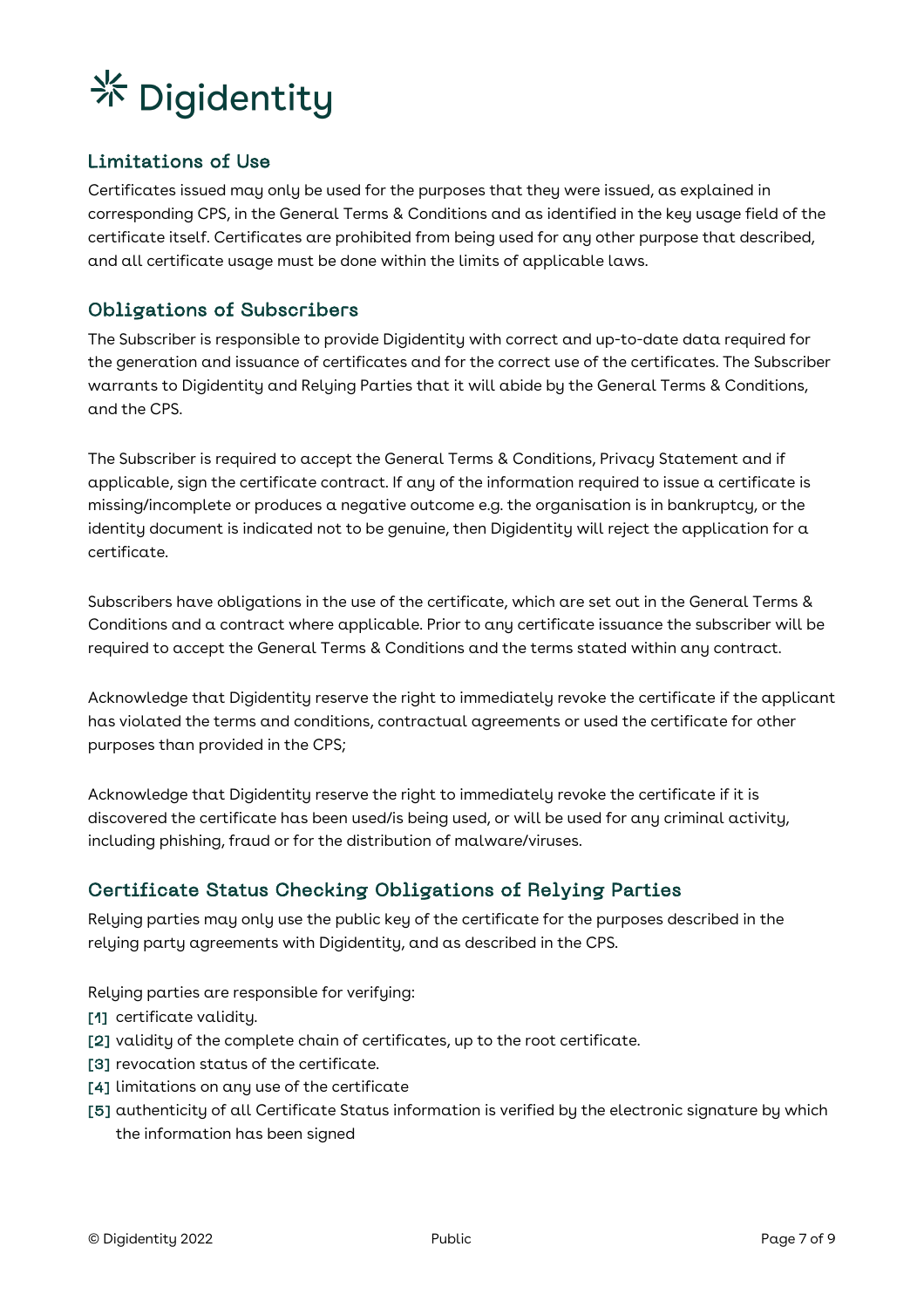Relying parties that fail to check the status of the certificate cannot legitimately rely on the certificate.

# Limitations of Warranty & Liability

Digidentity will in no case be liable for the loss of profit, loss of sales, damage to reputation, loss of contracts, loss of customers, loss of use of any software or data, loss or use of any computer or other equipment (unless directly due to breakage of this CPS), wasted time of management or other personnel, losses or liabilities relating to or related to other contracts, indirect damage or loss, consequential damage or loss, special loss or damage. Loss includes full or partial loss or decrease in value.

We refer to the General Terms & Conditions and the CPS (https://cps.digidentity-pki.com/) for further detail on liability and warranties

# Applicable Agreements & CPS

### Terms & Conditions

The General Terms & Conditions are applicable to all services of Digidentity, and can be found on the website:

| Dutch:   | https://www.digidentity.eu/nl/home/#terms-and-conditions |
|----------|----------------------------------------------------------|
| English: | https://www.digidentity.eu/en/home/#terms-and-conditions |

### CPS

The applicable CPS, product specific terms and this document link, are available on the Digidentity website via this link: https://cps.digidentity-pki.com/

### Privacy Statement

The Privacy Statement is available on the Digidentity website via this link: https://www.digidentity.eu/privacyverklaring.pdf

### Refund Policy

Digidentity does not have a refund policy.

# Applicable Law, Complaints and Dispute Resolution

The Agreement is governed by the laws of the Netherlands. Any provisions within these laws that may lead to the applicability of any other legal system or laws will not be applied.

Our complaints procedure is available on our website at: https://www.digidentity.eu/klachtenprocedure.pdf